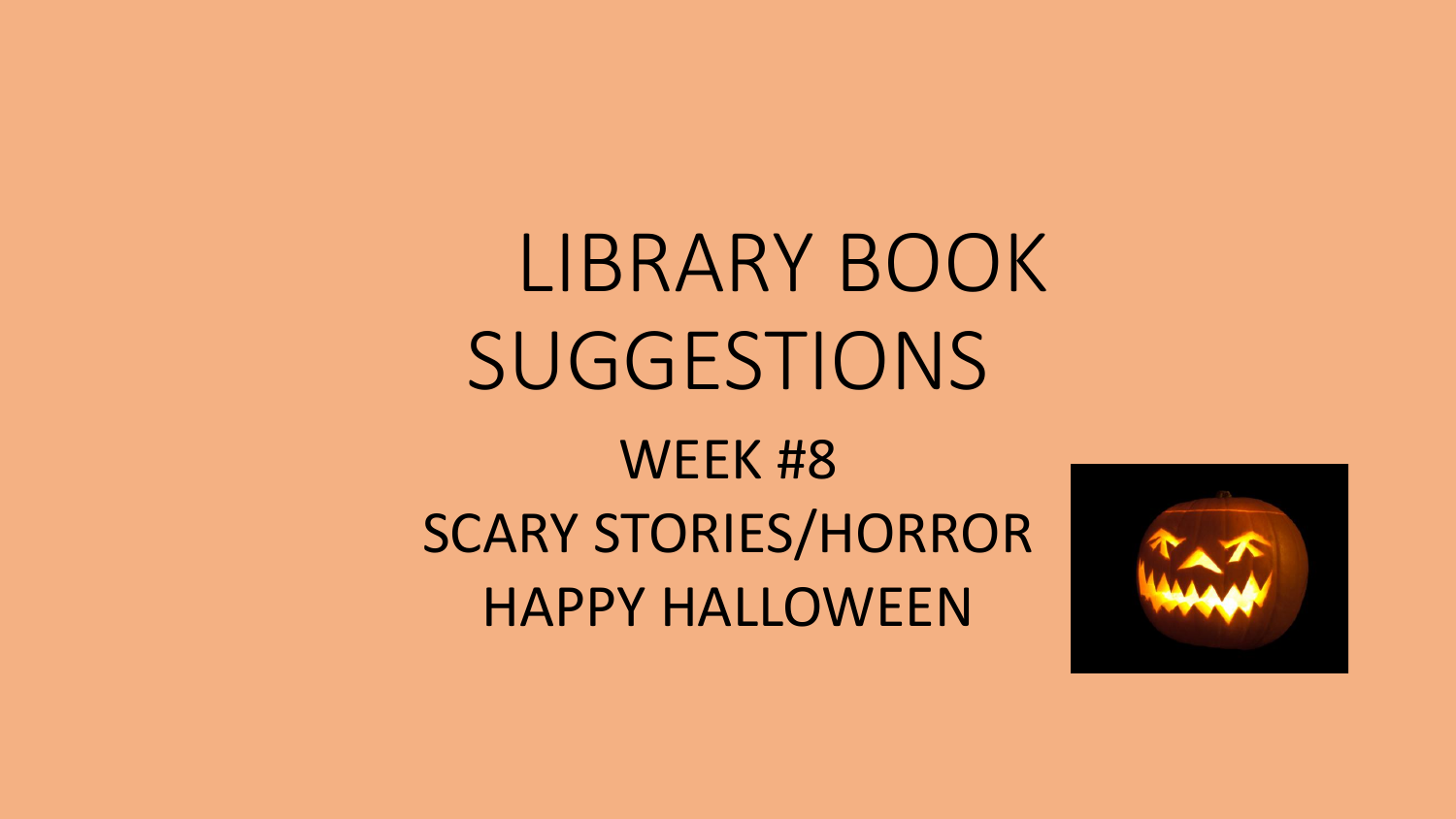## THE TAKING



• On the morning that will mark the end of the world they have known, Molly and Niel Sloan awaken to the drumbeat of rain on their roof. It has haunted their sleep, invaded their dreams, and now they rise to find a luminous silvery downpour drenching their small California mountain town. A strange scent hangs faintly in the air, and the young couple cannot shake the sense of something wrong.— FICTION BL-8.1 UL UG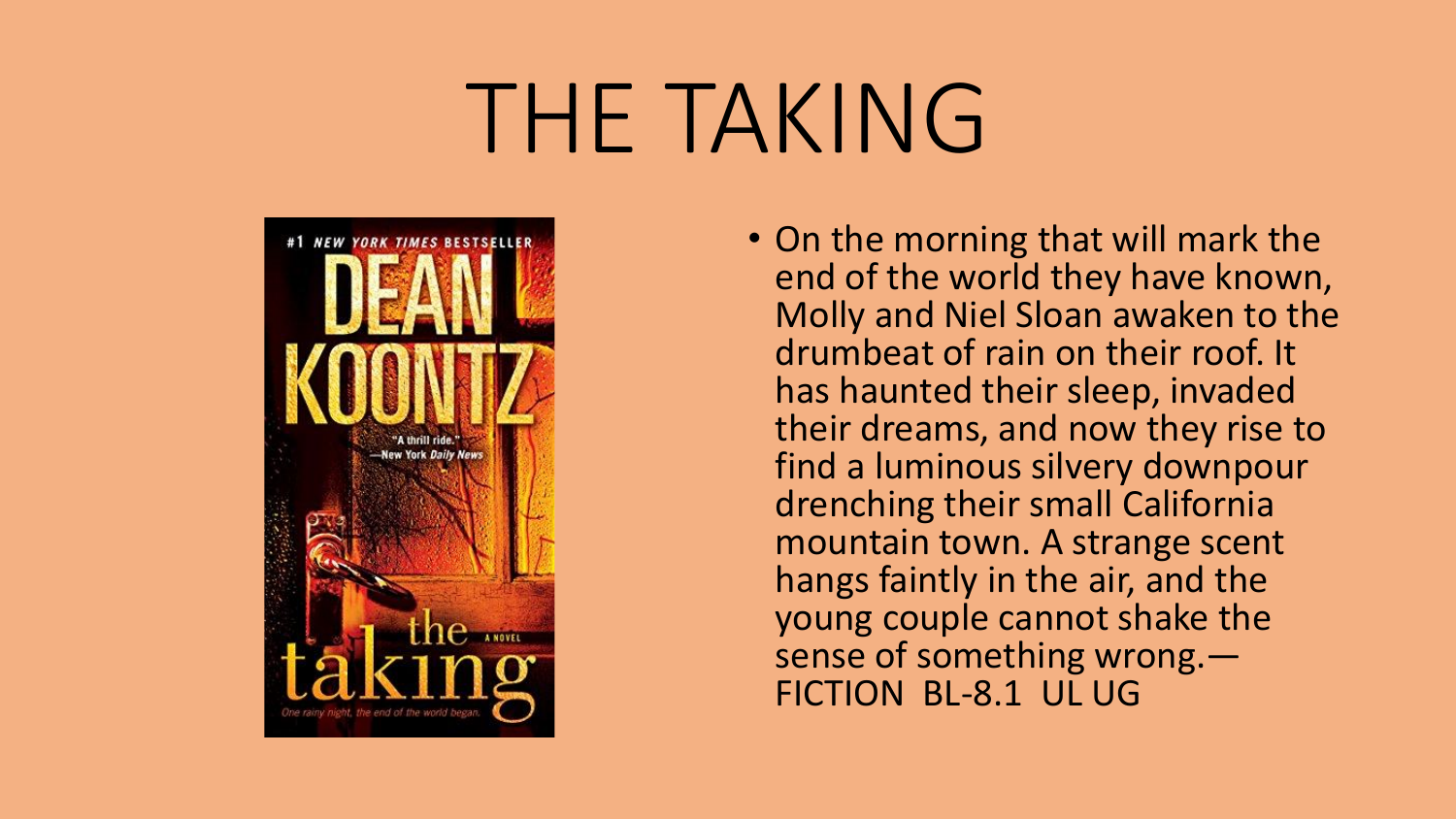# TEN



• When ten teens head to a house party at a remote island mansion off the Washington coast, the fun turns dark and twisted as one by one, the kids are killed, and each death is more violent than the last. - FICTION BL-4.4  $IL-JG$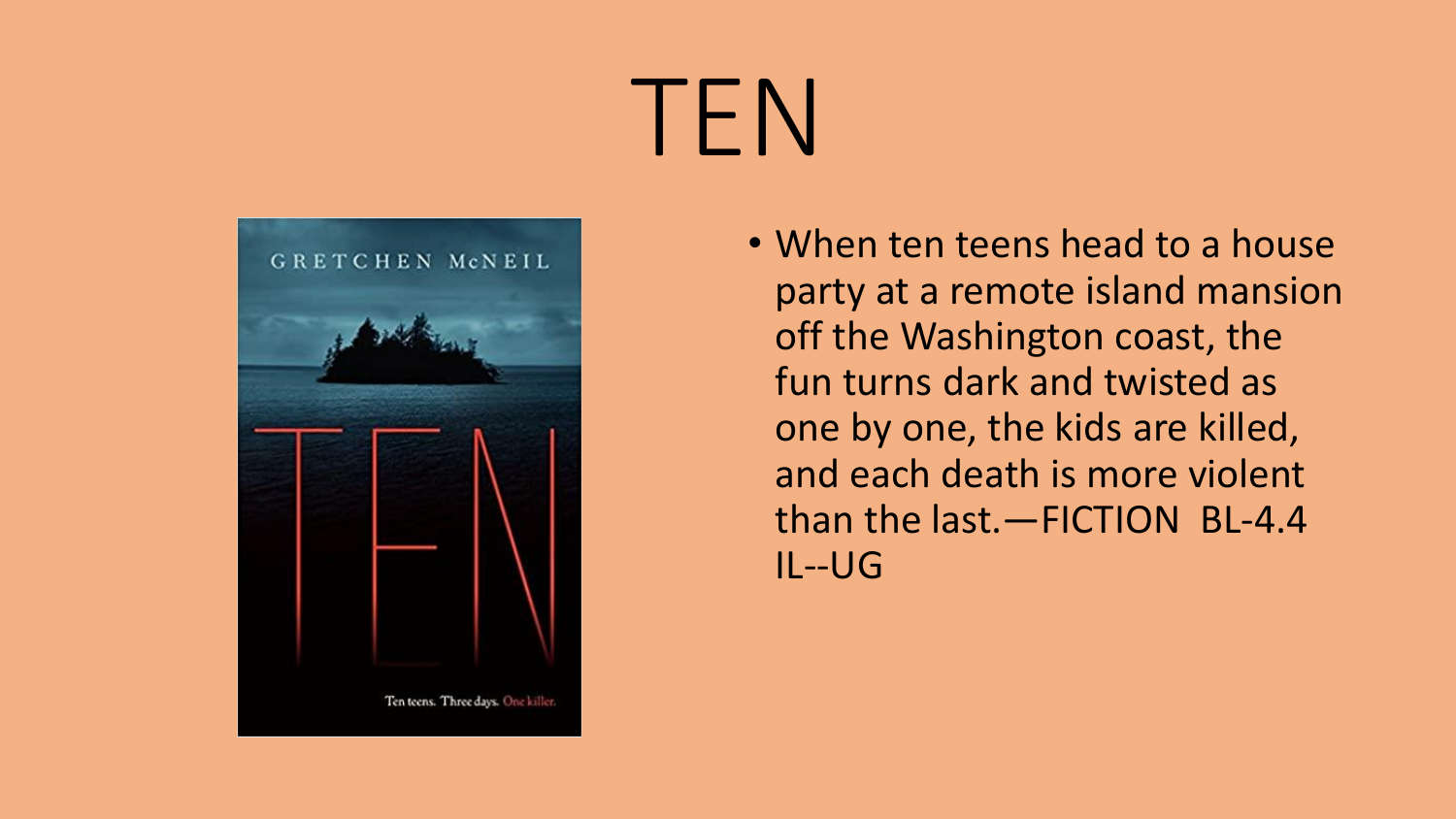#### ALL HALLOW'S EVE.



• A boy is trapped in a possessed car that has stalled in the path of an oncoming train. A girl is dragged into a crypt during a field trip to an eighteenthcentury cemetery. A group of friends meet their fate after an unsettling visit with a backwoods psychic. And *that's* just the beginning.— FICTION BL 6.2 IL MG+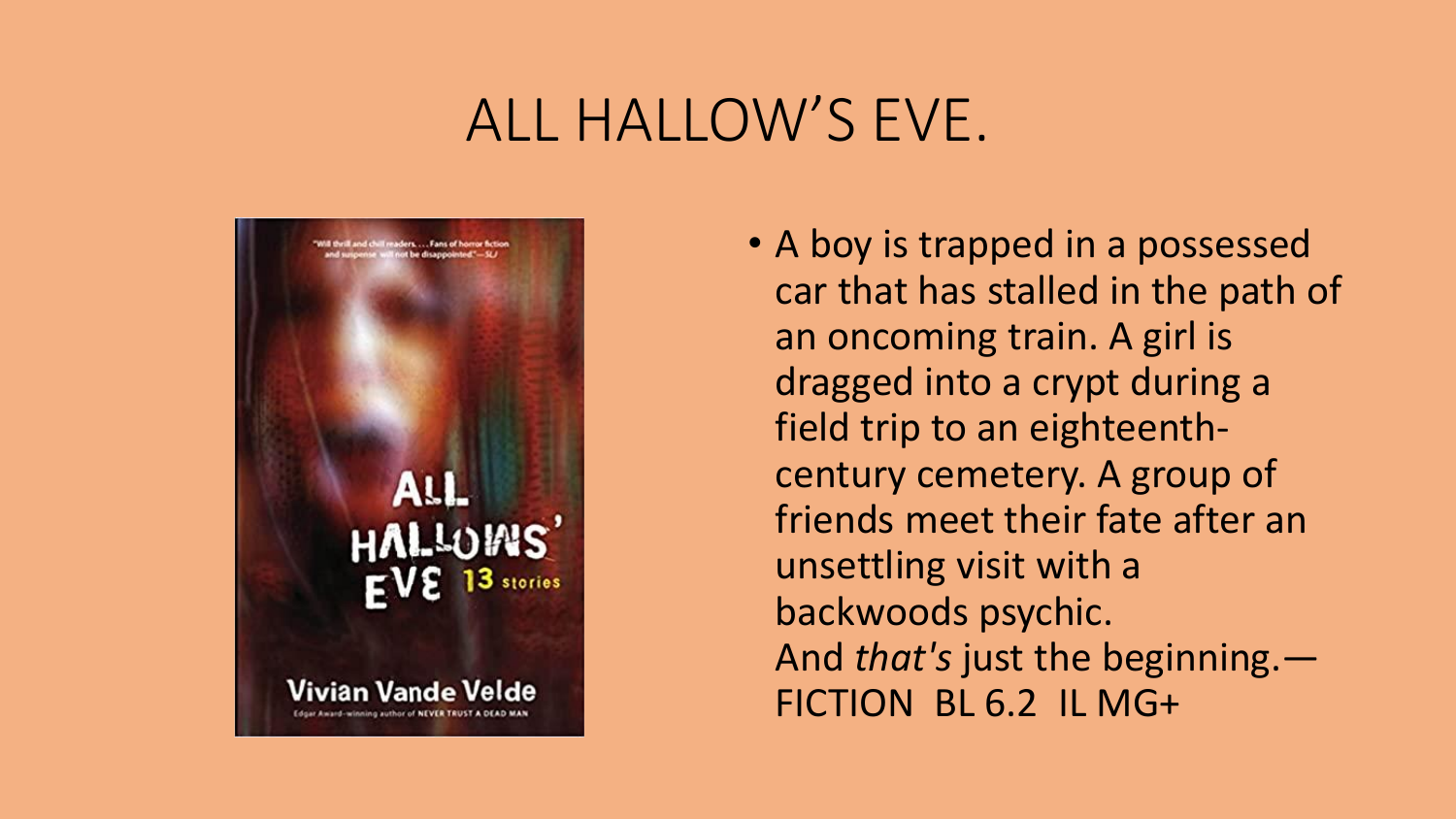#### NIGHTMARE AT 20,000 FEET.



• This is a collection of twenty memorable tales of fear and paranoia.-FICTION-BL 4.8 IL UG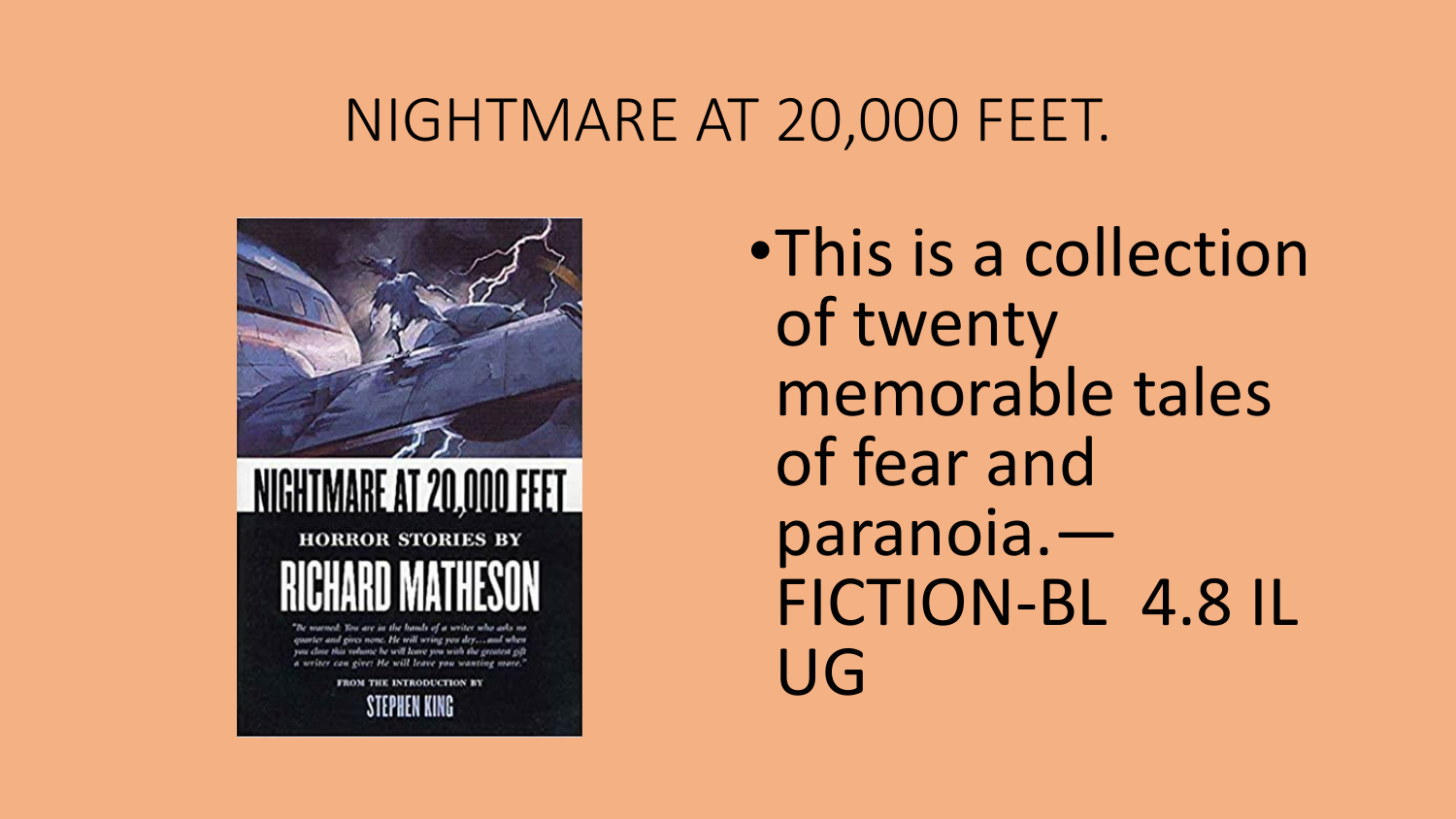#### THE HAUNTING OF HILL HOUSE.



PENGUIN & CLASSICS

SHIRLEY JACKSON The Haunting of Hill House

terraduction by LAURA WRITE

• The four visitors at Hill House, some there for knowledge, others for adventure, are unaware that the old mansion will soon choose one of them to make its own.—FICTION BL 6.3 IL-UG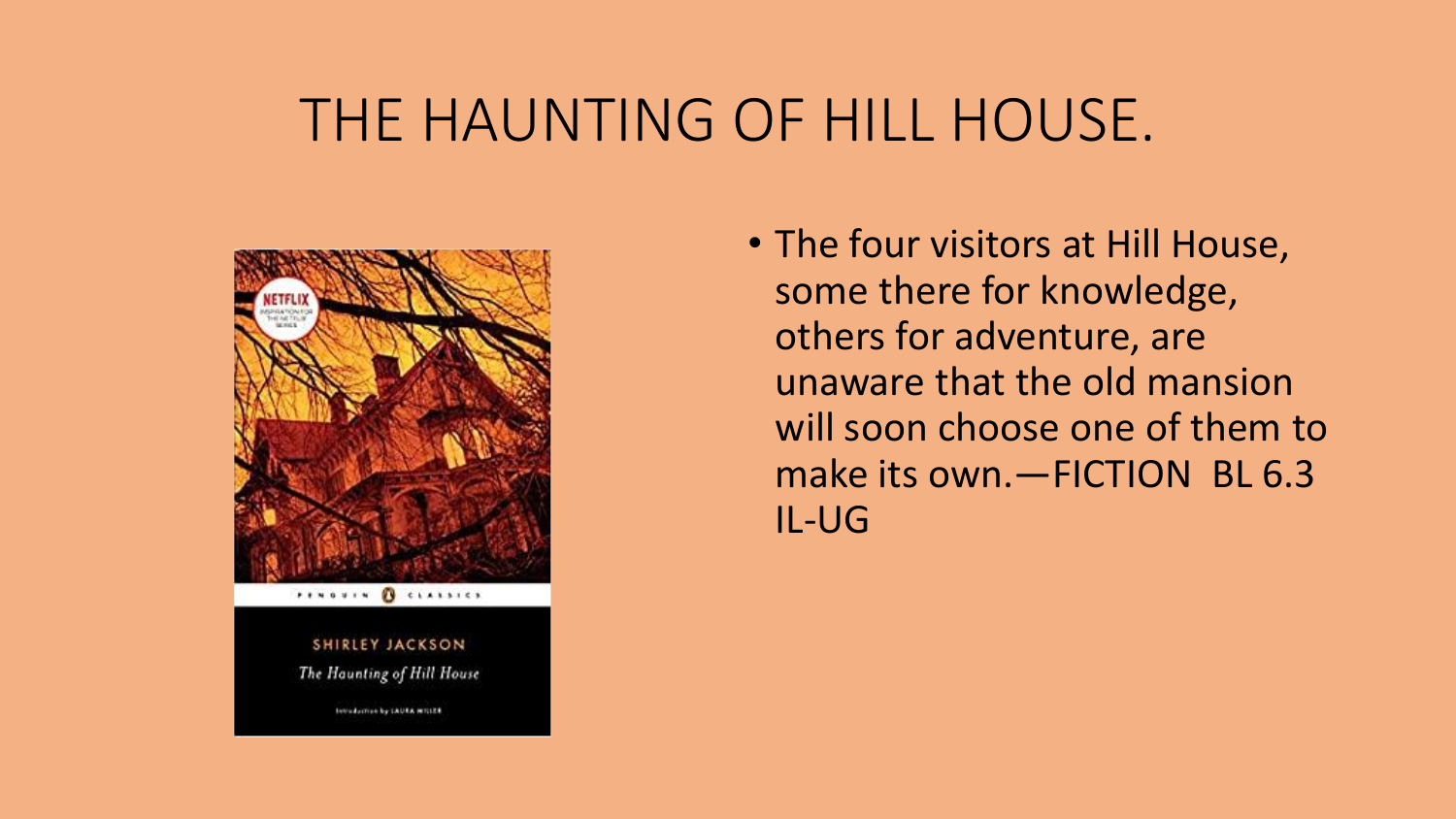#### CREEPY BUT TRUE: TALES FOR THE CAMPFIRE.



• REAL LIFE ENCOUNTERS WITH THE STRANGE, MYSTERIOUS AND DOWNRIGHT TERRIFYING-FILLED WITH 15O TRUE HAIR-RAISING TESTIMONIES FROM PEOPLE AROUND THE WORLD.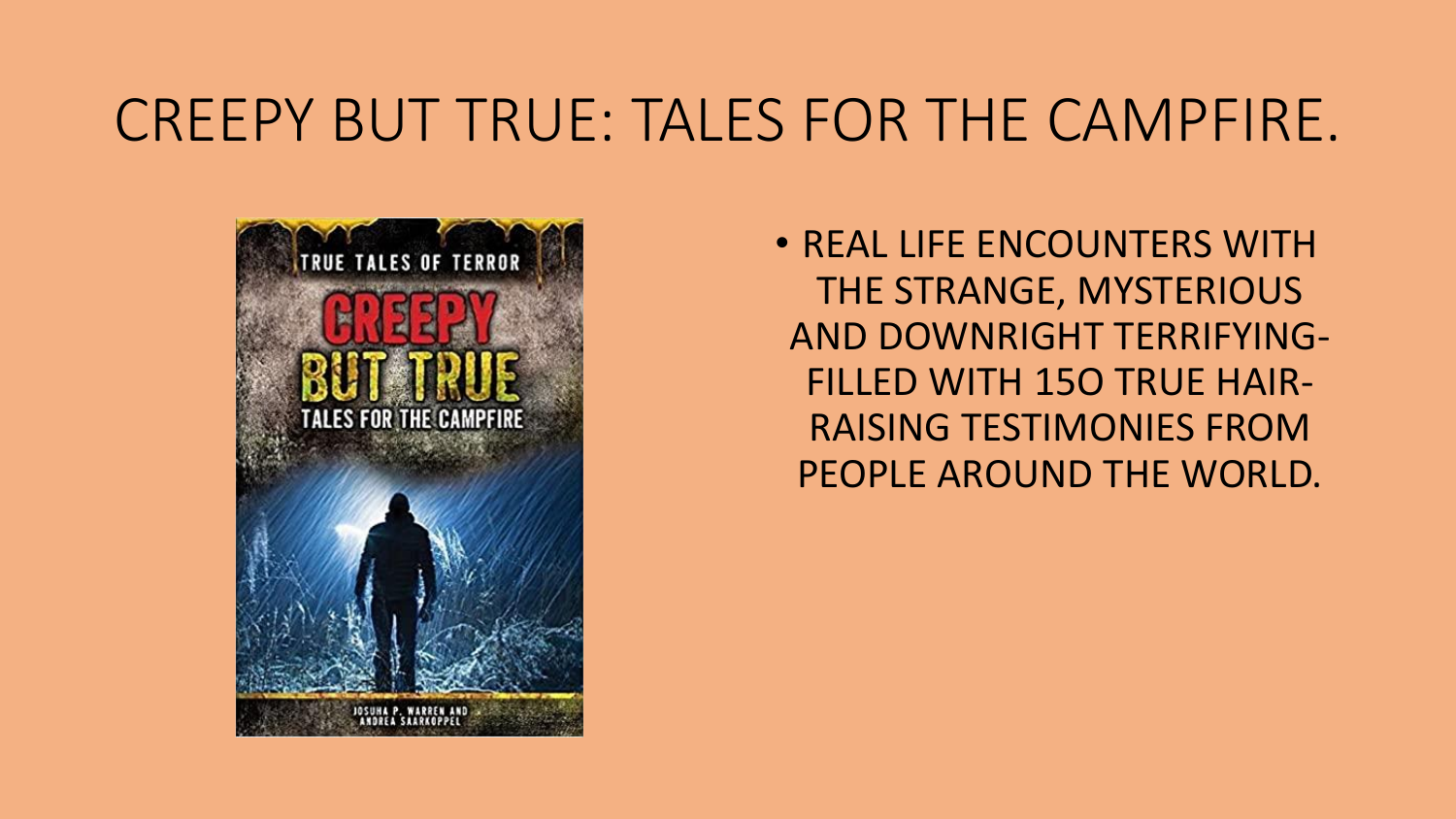#### AMMIE, COME HOME.



• THE SÉANCE BEGAN AS A PARTY GAME, A PLAYFUL DIVERSION FOR GUEST IN A FASHIONABLE GEORGETOWN HOME. BUT WHEN HER NIECE SARA SPEAKS IN A VOICE NOT HER OWN, THE GAME BECOMES FRIGHTENINGLY REAL.—FICTION IL YA.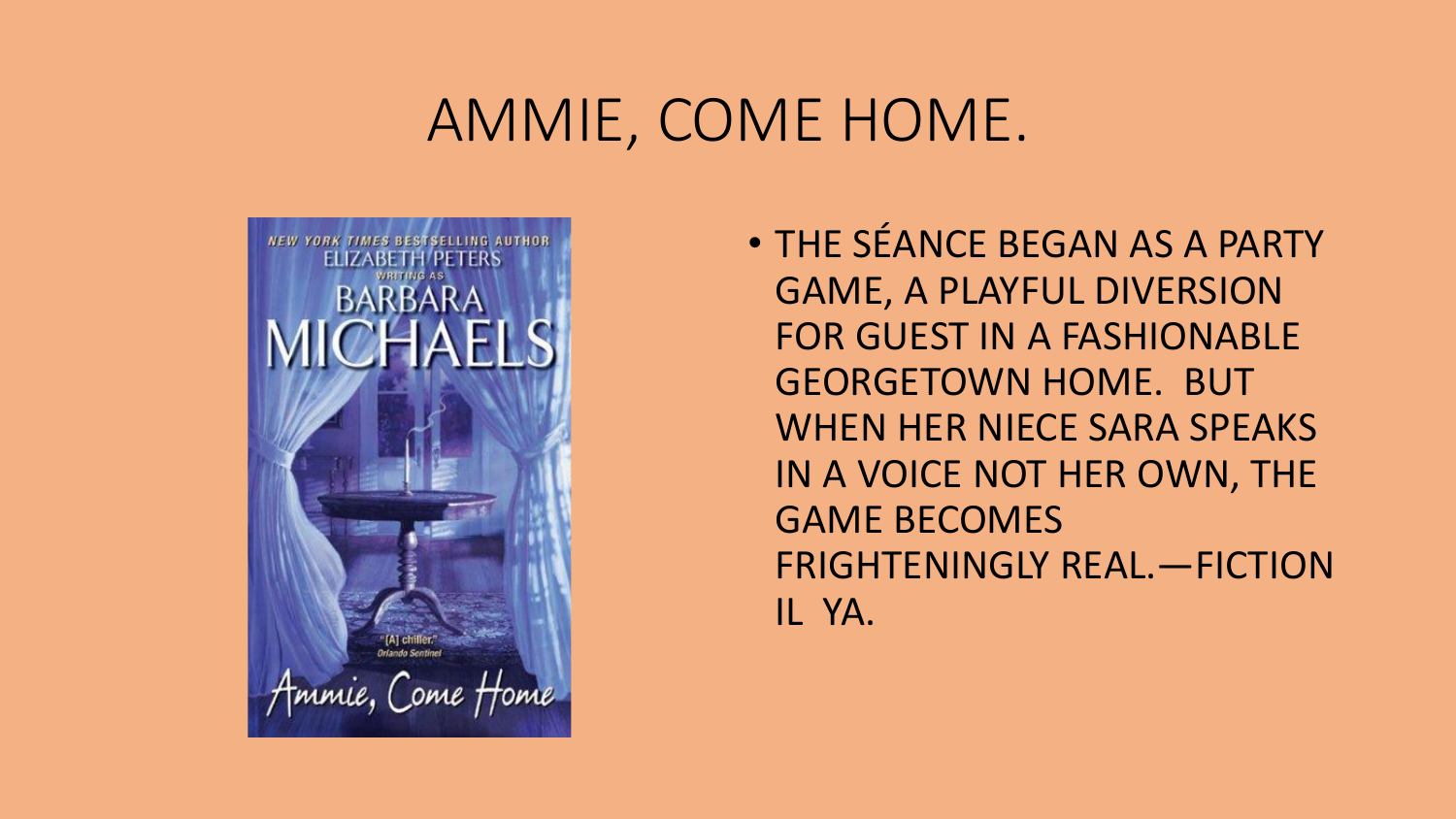#### ANNA, DRESSED IN BLOOD.



• Cas, armed with his late father's mysterious athame, sets out to kill a ghost known as Anna Dressed in Blood, but the task turns deadly when he discovers Anna is unlike any ghost he has ever encountered before— FICTION BL 4.6 IL UG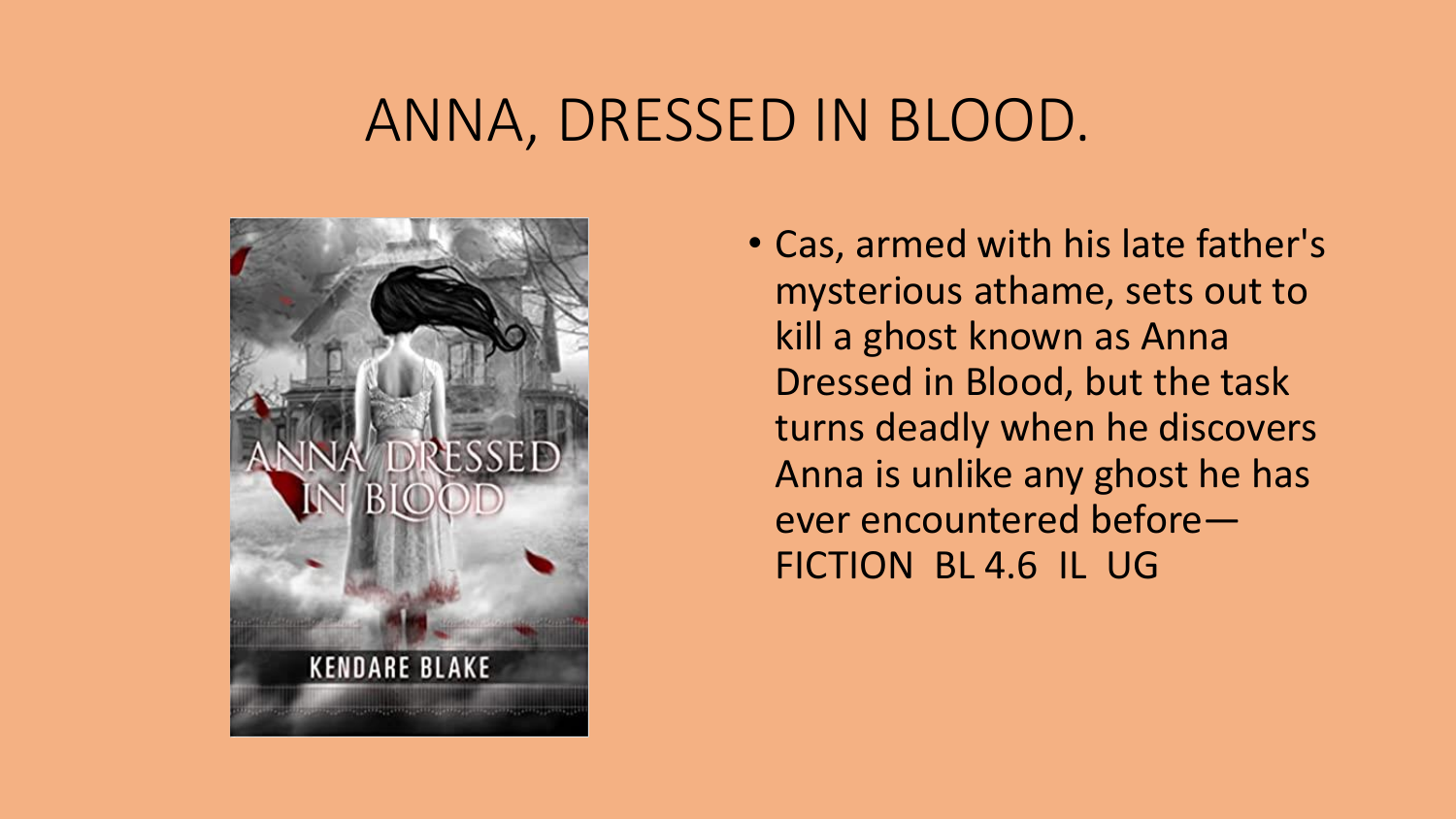# BITTEN



• Elena is a werewolf. On certain nights, she takes off into the streets, savagely striking at her animal prey. She has done all she can to assimilate to the human world, but the man whose bite changed her existence forever continues to haunt her.— FICTION BL 5.5 IL UG